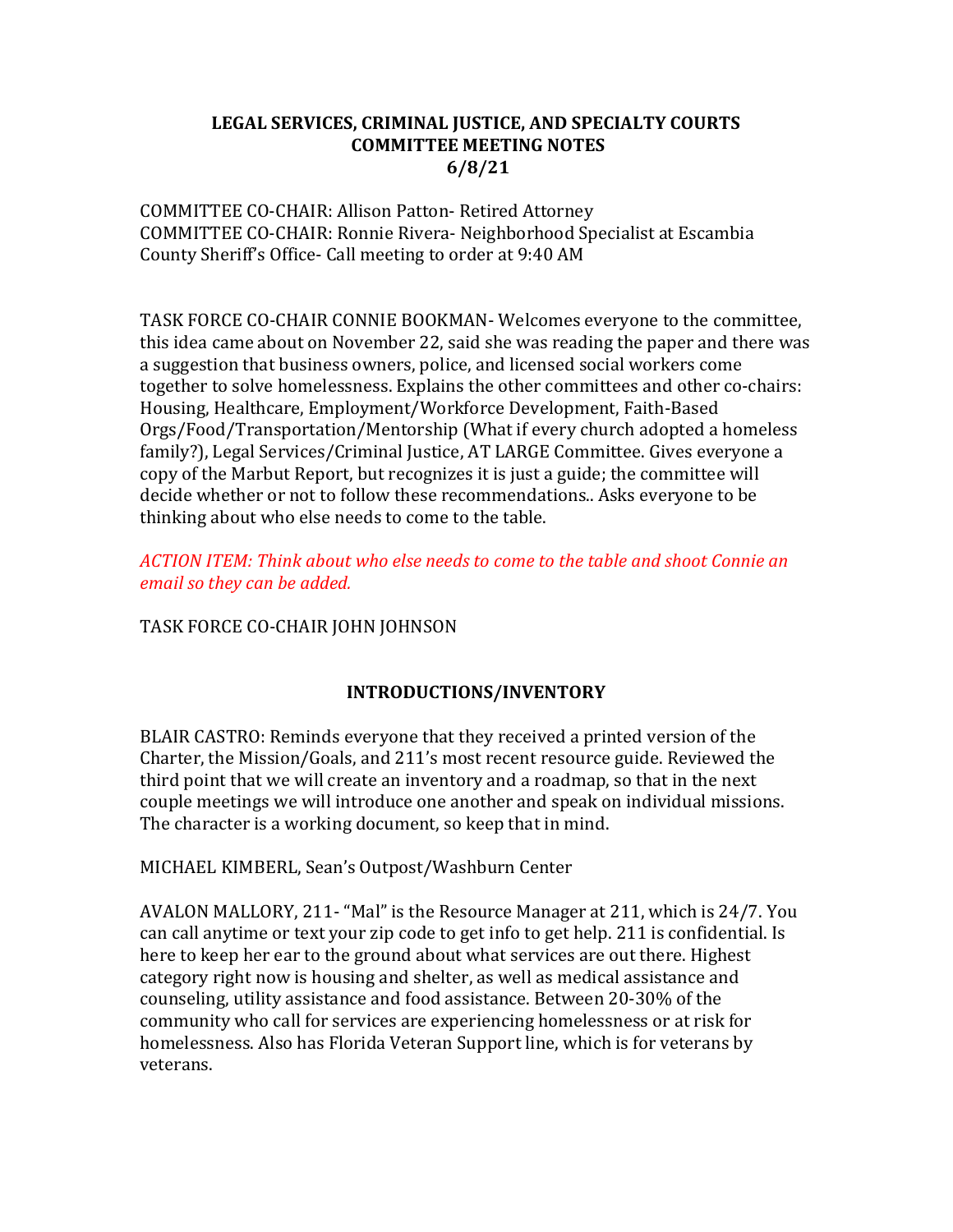LESLIE POWELL-BOUDREAUX, Legal Service of North Florida- Leslie was present via Teams.

CATHY WHITE- Director of Case Management, First Judicial Circuit- Cathy heads up the speciality courts in the 1st Judicial Circuit and will send more information on the types of courts and cases they assist with soon.

CHAD WILLHITE, Pensacola Police Department

ED FLEMING, Attorney- Ed is concerned after he had an encounter with a knife drawn on him downtown via a homeless person. His daughter has done a lot of work with the homeless.

KAITLYN BONAM, Clerk of Court

KATLIN BASS, Opening Doors of NWFL, Street Outreach Team (Her Dad is a Probation Officer that everyone loves!) Katlin can help with IDs and connecting to Scott Lunsford's office.

DELARIAN WIGGINS, Neighborhood Specialist with the ECSO- Delarian was here as a guest.

DAVE PATRICK, Pensacola Police Department

CHRISTINE KELLY, Legal Service of North Florida- Christine is an attorney who gave the group a rundown on eviction processes.

Suggested members: Parks & Rec Department (Ronnie will contact- Brain Cooper, Michael Rhodes) REAP (Connie to contact) S. R. Programs State Attorney's Office and Public Defender's office- Cathy will contact (Greg Marcille is on At-Large Committee)

- Best practices- what juridictions to look at?
	- South Carolina is helpful
	- Oregon and Houston are not

○

 $\Omega$ 

Action Item: find and bring a best practice of your own to next meeting!

- Healthcare insurance fraud issue
	- Connect with Michael and Christine to fight against this!
- Data -> Michael can help
	- $\circ$  Michael knows the addresses of the shelters (Washburn, waterfront, etc)
	- There are more homeless than we may be aware of on reports due to them listing these addresses OR family/friends/etc addresses